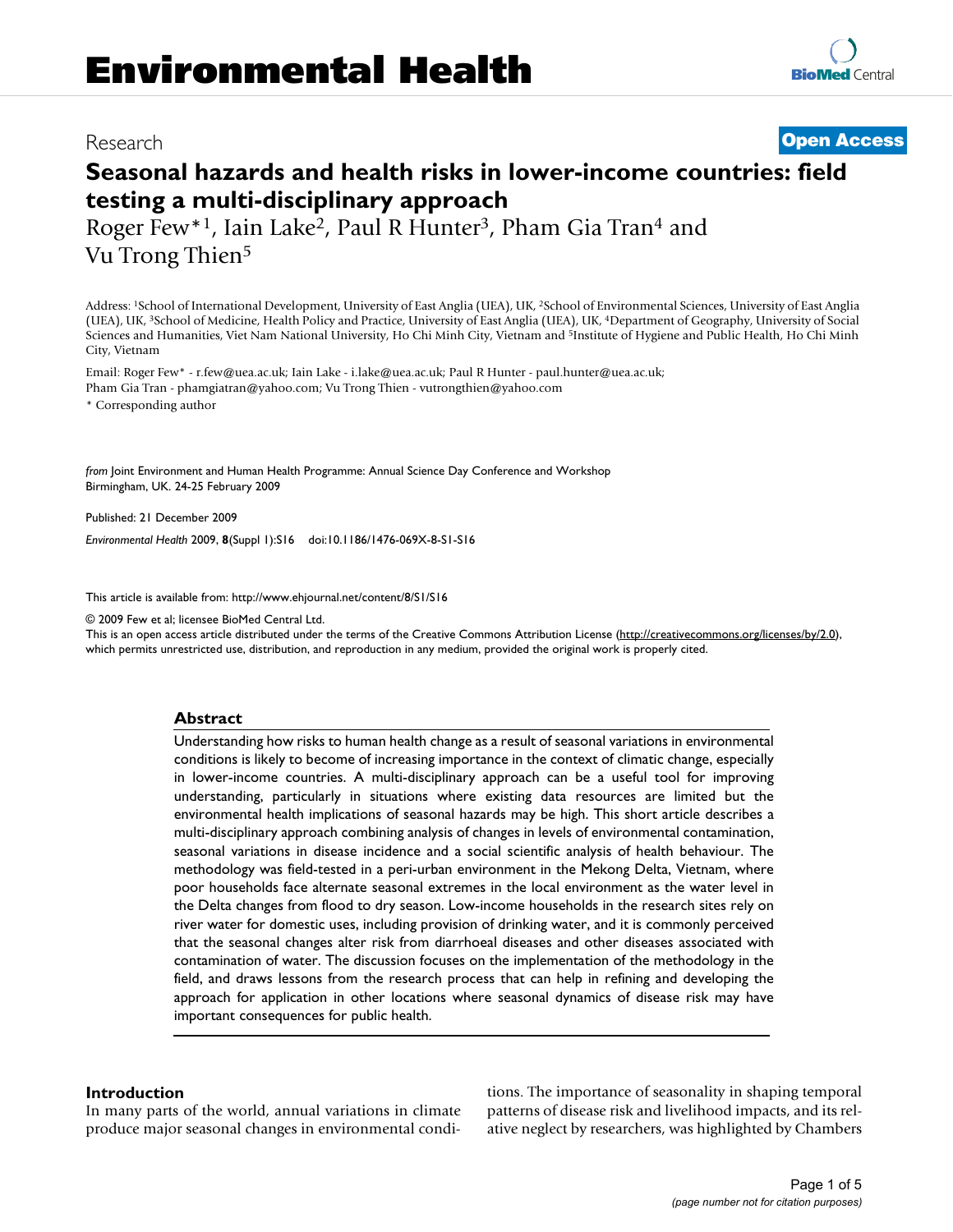[1,2]. Yet seasonal dynamics still tend to have poorly specified implications for human health, especially within developing countries. Such changes are perhaps most marked on the flood plains of large rivers with high seasonal variation in discharge [3]. With the prospect of climate change bringing possible intensification of climatic seasonality in many regions [4], it is crucial to gain a better understanding of how seasonal hazards may affect health now [5]. Gold-standard epidemiological analysis of disease outcomes from hydro-meteorological hazards is challenging, partly because of the multiple transmission pathways for many water-related infections in settings of poor environmental health quality. However, there is important and undervalued practical scope for correlating data on the environmental hazard with data on health outcomes. Moreover, in order to understand the implications for public health and to design effective interventions in environmental health and health promotion, a broader reach of disciplines is also required that engages with how people living under conditions of poverty perceive and respond to such hazards [6,7].

This short paper describes the design and field testing of a multi-disciplinary approach to analysis of health risks from seasonal environmental hazards in lower-income settings, as applied to a case study from the Mekong Delta in southern Vietnam. There, the risk of gastro-intestinal and other waterborne diseases is perceived to be heightened during the annual floods, when river water spills across fields and gardens, and in many cases enters houses for a period of several weeks [8]. However, there is also contrasting anecdotal evidence that diarrhoeal disease risk from water sources may be heightened during the dry season, when river levels are lowest. Understanding of this dynamic is constrained by insufficient evidence. The paper focuses on the experimental methodology applied to this problem, its field application, and initial lessons drawn from the research.

### **Methods**

The methodology set out to examine the seasonal environment/health problem from hazard to outcome - combining analysis of changes in levels of environmental contamination, seasonal variations in disease incidence and a social scientific analysis of health behaviour in order to understand changing risk to public health. At the same time, recognizing the challenges for research in a developing country context, the approach places emphasis on efficiency of data collection, featuring both spatial concentration (case study methodology with intensive multidisciplinary research at ward-level) and multiple data strands to facilitate triangulation of findings. As such the methods used were simultaneously holistic but streamlined.

The research took place in four sites around Long Xuyen (population 350,000 in 2006), within the Mekong Delta in Vietnam (see Figure 1). Each year these sites face alternate seasonal extremes in the local environment due to annual flooding in the Delta. For poorer households in particular, the potential health consequences of these environmental cycles are considerable. Such households tend to rely on river water for domestic uses, including provision of drinking water (see Figure 2). Sanitation conditions are simple, with most households using simple latrines located over watercourses and fish ponds. Few have access to solid waste collection services.

Because the key interest was the temporal dynamic of health risk, field data collection took place in four phases over a 12 months period. Fieldwork was carried out in October 2007 and 2008 during the peak of the flood season, in January 2008 in the early dry season, and in April 2008 in the late dry season. (Figure 3 indicates the monthly variations in river water levels and rainfall averaged over the period 2002-2008.) The field team worked with 120 low-income households, randomly selected from the 4 sites. These represented a population of approximately 630. The work had three main components:

### *a) Water quality monitoring*

Microbiological sampling was conducted to determine the potential exposure of residents to faecal contamina-



### Figure 1

**Data collection sites within the city of Long Xuyen in the Mekong Delta, Vietnam**.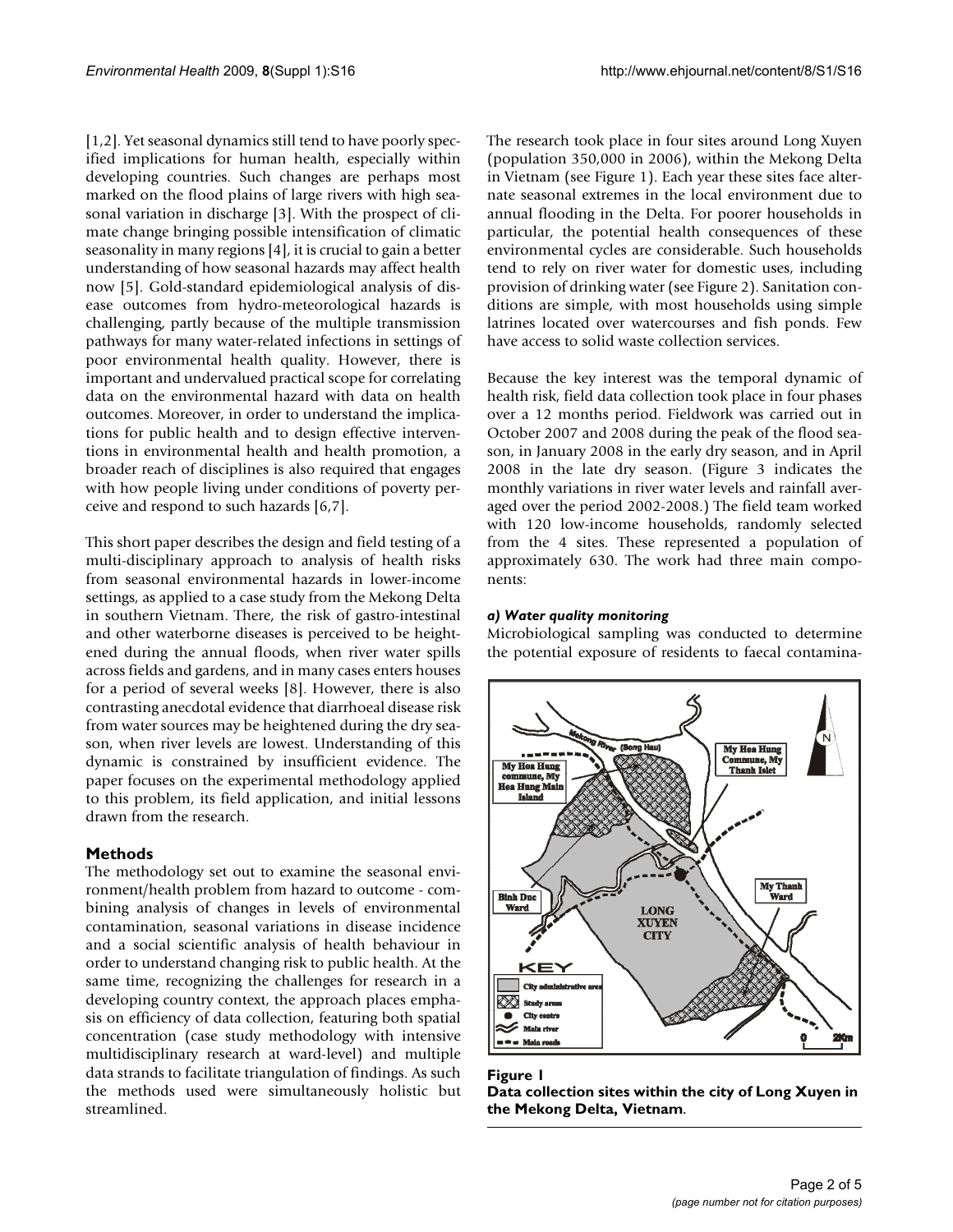

**Figure 2 Domestic storage pots for river water, Binh Duc, Long Xuyen**.

tion within the home and the immediate surroundings, and to gauge how this changes on a seasonal basis. During each of the four seasonal research phases the team tested samples from environmental water sources (including rivers, canals and ditches), together with samples of stored water from the 120 households (both drinking and nondrinking water). Each sample was analysed for Total coliform and *E. coli*, using the IDEXX Quanti-Tray® system.

#### *b) Public health data*

Four rounds of questionnaire surveys were conducted with adult representatives of the same 120 households. The survey was designed to identify the incidence of selfreported illness within the household during the previous four weeks, along with basic demographic data and information on water usage and hygiene practices at the time of each survey. Information was collected on a range of symptoms, but with follow-up questions designed especially to target reported incidences of diarrhoeal disease and skin and eye infections. Monthly data on health outcomes was also compiled from health clinic records for the study sites for the period 2002-2008. Corresponding risk data on monthly river height and rainfall data for Long Xuyen collected by the provincial hydrometeorology centre was also obtained.

#### *c) Household health behaviour*

A questionnaire survey on health behaviour was carried out with the 120 households during the first research phase, gathering quantitative and qualitative data on perceptions of health risks and how these change during the seasons. Information on hygiene practices, specific responses to the health risks from seasonal extremes, and reasons for practices were also obtained. During the third phase, a follow-up process of 32 semi-structured interviews (8 per site) was carried out with a stratified sample



**Seasonal cycle for Long Xuyen: average monthly river water level and rainfall, 2002-2008**.

of respondents to gain more in-depth, qualitative information on how perceptions, motives and constraints shape health protection behaviour. Initial findings from the first survey were used to refine and focus the more expansive discussions on key points during the interviews. Follow-up also included a series of 16 experimental 'scenario-based' interviews, using progressive storylines of seasonal dynamics to help understand perceptions of how risk changes between pre-flood and flood phases.

Analysis is ongoing and again involves multiple, interlinked strands. It entails both interrogation within each dataset to ascertain seasonal dynamics (for example of water contamination levels, patterns of water usage, hygiene behaviour and reported disease incidence) and testing of relationships between datasets. Findings from the qualitative data are being used in the process of selecting which relationships to assess, and will bring explanatory depth to the final analysis. A joint output combining quantitative and qualitative findings will be provided to describe patterns of health impact, elucidate environmental and behavioural mechanisms of transmission, assess how responses to risk shape health outcomes, and inform prospects for successful intervention.

#### **Discussion**

The first objective of the study was to field test a multi-disciplinary research approach. Though analysis is pending, it is possible to draw a number of lessons from progress to date in terms of research design and the processes of data collection. Here we concentrate on some key points that are likely to be applicable in many lower-income country settings.

The initial phase of fieldwork emphasized the importance of piloting a research design to fit local contexts. House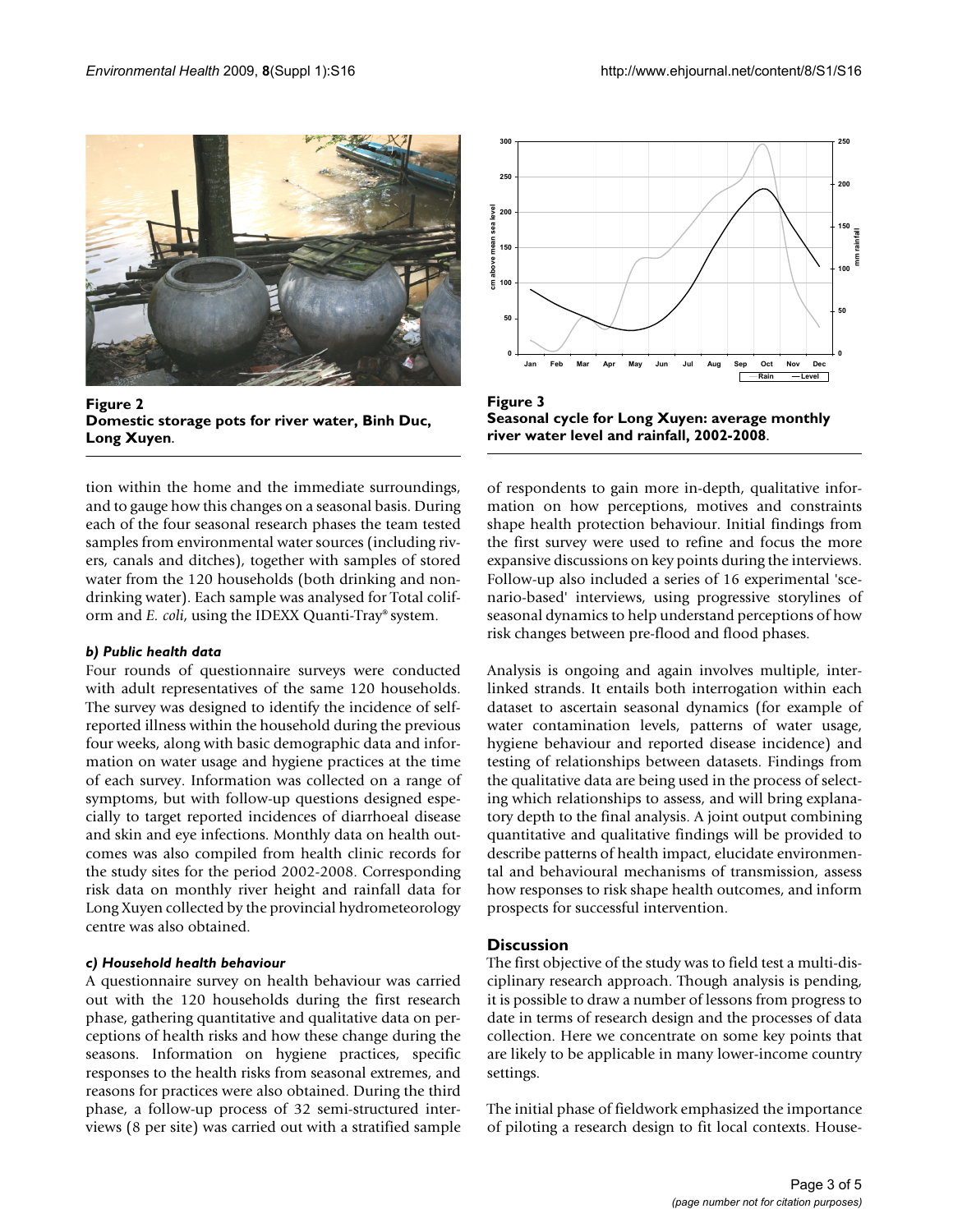hold selection procedures and survey designs went through a vital iterative process of revision before and after piloting in one of the study sites. It was therefore crucial that senior team members from the different disciplines were directly involved in this stage of fieldwork. Two examples of revisions for this project included decisions to target households with children under five (to capture the perceived highest-risk group) and the decision to instruct field researchers to speak with adult women where possible (men were much less likely to express knowledge of ill-health within the household).

Another lesson learned was the recognition that, for this streamlined, integrated approach, it was appropriate to maximize sampling of high-risk population groups - both in terms of site selection and household selection. This was particularly important in order to generate sufficient data on health outcomes, bearing in mind that the research was interested in analyzing disease dynamics as opposed to community incidence *per se*. The multi-layered research approach also reduced the need to build control groups into research design. Hence all the households selected for study were on the state poverty register and in locations not protected by flood control structures. These high-risk groups also constituted the key target beneficiaries for the research, further justifying a methodological focus on the risk factors affecting them [6].

Locating, re-locating, and mapping households and sample sites can be problematic in contexts where existing maps are absent or of poor quality, houses are not numbered and there are no formal addresses. Data collection and processing could be improved through the use of GPS equipment and a standardized system of house identifiers applied across the field team from the outset of the fieldwork.

One notable value of the in-depth semi-structured interview research was that it revealed a greater complexity of household water usage than would have been derived from the questionnaire survey alone. For example each household in the survey was asked to describe a main source of drinking water currently used. However, from the qualitative interviews it became clear that members of most households drew their drinking water supply from multiple sources (including treated river water, stored rainwater, piped supplies and bottled water) at different times. This underscores the need for methodologies that can reveal a detailed understanding of multiple sources, levels of treatment and corresponding uses. The potential value of direct observation of household water use practices was raised in related research in Vietnam [9].

#### **Conclusion**

The principal role of this exploratory project was to pilot a multi-disciplinary approach to work on seasonal health risks tailored to the research challenges and the public health priorities of lower-income countries. The research has successfully generated an integrated dataset combining information from environmental monitoring, health data and analysis of health behaviour in order to develop a multi-layered understanding of risk. The study is expected to draw valuable insights that will inform health promotion in the Mekong Delta. The researchers recognise that this is an initial study with limited scope that will affect the robustness of conclusions. However, practitioners serving poor communities in countries such as Vietnam have to make 'hard' health promotion choices based on available evidence [7], and relatively low-cost studies such as this can play an important role in guiding decisions. In a broader sense, the opportunity to test the methodology has yielded valuable lessons that will help refine the approach for application in other locations and contexts where research on seasonal environmental changes and associated disease risks has important consequences for current and future public health [10].

### **Authors' contributions**

Please add authors' contributions section.

#### **Competing interests**

The authors declare that they have no competing interests.

#### **Note**

The peer review of this article can be found in Additional file 1.

### **Additional material**

#### **Additional file 1**

*Peer review.* Click here for file [\[http://www.biomedcentral.com/content/supplementary/1476-](http://www.biomedcentral.com/content/supplementary/1476-069X-8-S1-S16-S1.doc) 069X-8-S1-S16-S1.doc]

#### **Acknowledgements**

A team of field researchers from the Vietnamese partner institutions carried out the majority of data collection for the study. Members of the team from the University of Social Sciences and Humanities were Tran Thi Doan Trinh, Le Thi Kim Giau, Nguyen Van Tuyen, Le Thi Lan Anh, Le Phuong Thuy, Nguyen Ngoc Dan Tuyen and Le Hai Nguyen. Team members from the Institute of Hygiene and Public Health were Nguyen Quoc Tuan, Dang Ngoc Chanh, Nguyen Xuan Minh, Ngo Cong Binh and Nguyen Tran Bao Thanh.

Funding for the study was provided via project NE/E009042/1 of the 'Joint Environment and Human Health Programme', which is supported jointly by the following UK research councils and government agencies: Natural Envi